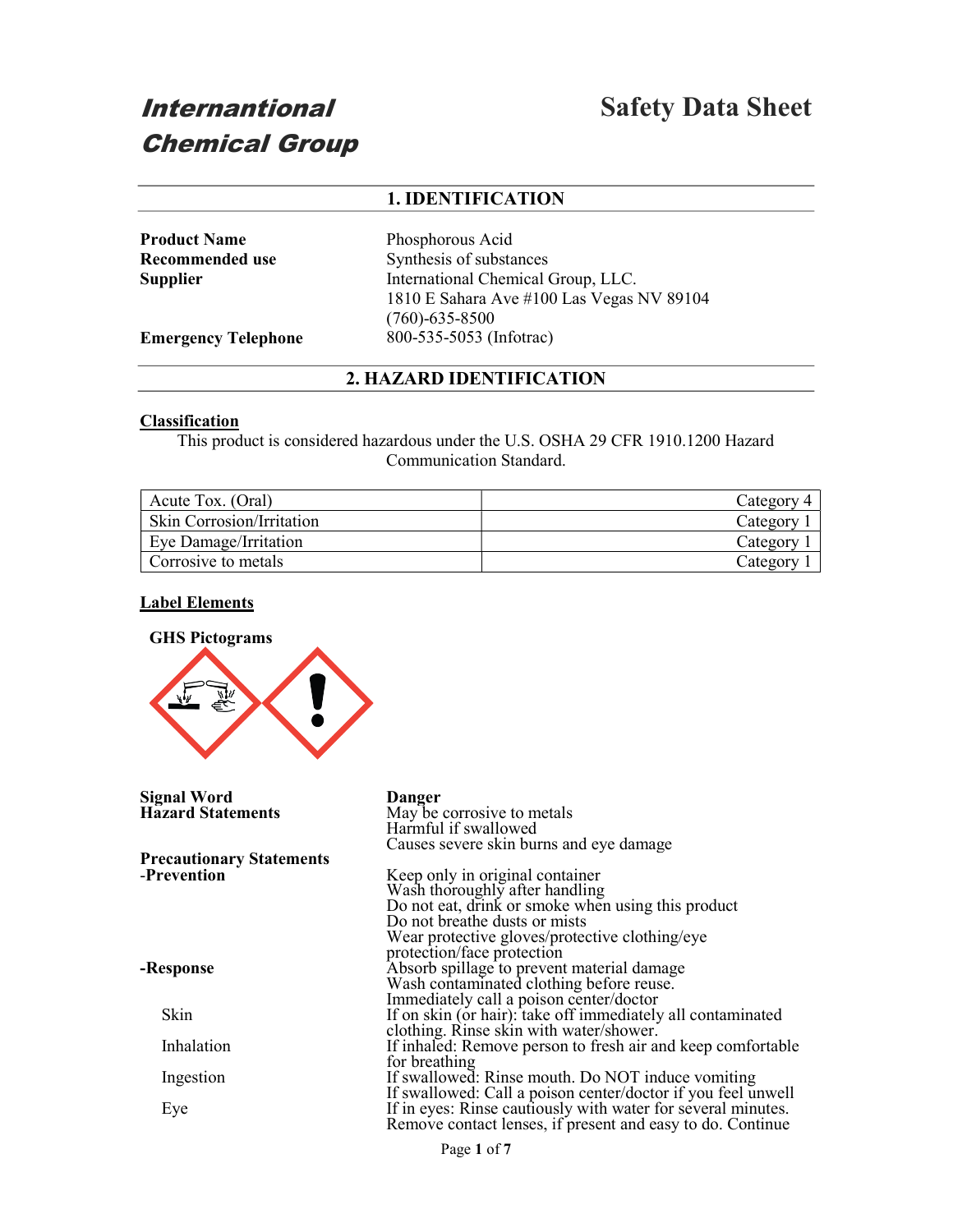Hazards not other classified

-Storage

## -Disposal

rinsing. Store in corrosive resistant container with a resistant inner liner Store locked up Dispose of contents in accordance with local/regional/national regulations

## 3. COMPOSITION / INFORMATION ON INGREDIENTS

## **Substance**

| Phosphorous Acid<br><b>Chemical Name</b> |               |
|------------------------------------------|---------------|
| Synonym                                  | NА            |
| Formula                                  | H3PO3         |
| Molecular weight                         | $82.00$ g/mol |
| Cas No.                                  | 13598-36-2    |
| Concentration                            | 95-100%       |

## 4. FIRST-AID MEASURES

## First Aid Measures

| <b>General Advice</b> | If exposed or concerned get medical advice. Show this safety |
|-----------------------|--------------------------------------------------------------|
|                       | data sheet to the doctor in attendance.                      |
| <b>Eye Contact</b>    | Immediately rinse with plenty of water. Remove contact       |
|                       | lenses, if present and easy to do so. Keep eye wide open     |
|                       | while rinsing. Continue rinsing for 15 minutes. Seek         |
|                       | immediate medical attention                                  |
| <b>Skin Contact</b>   | Wash off immediately with plenty of water for at least 15    |
|                       | minutes. Immediately remove all contaminated clothes and     |
|                       | shoes. Seek immediate medical attention                      |
| <b>Inhalation</b>     | Remove to fresh air. If not breathing, give artificial       |
|                       | respiration. Get medical attention.                          |
| Ingestion             | Do not induce vomiting without medical advice. Never give    |
|                       | anything by mouth to an unconscious person. Get medical      |
|                       | attention                                                    |
|                       |                                                              |

## Most important symptoms/effects, acute and delayed

| <b>Symptoms</b>                     | No additional information available                                            |  |  |  |
|-------------------------------------|--------------------------------------------------------------------------------|--|--|--|
| <b>5. FIRE-FIGHTING MEASURES</b>    |                                                                                |  |  |  |
| <b>Suitable extinguishing Media</b> | Powder. Alcohol resistant foam. Water spray (fog). Carbon<br>$dioxide (CO2)$ . |  |  |  |

## Unsuitable Extinguishing Media No information available

## Specific Hazards Arising from the chemical

| <b>Hazardous combustion</b> | Thermal decomposition can lead to the release of irritation or |
|-----------------------------|----------------------------------------------------------------|
| products                    | toxic gases and vapors; including and not limited to:          |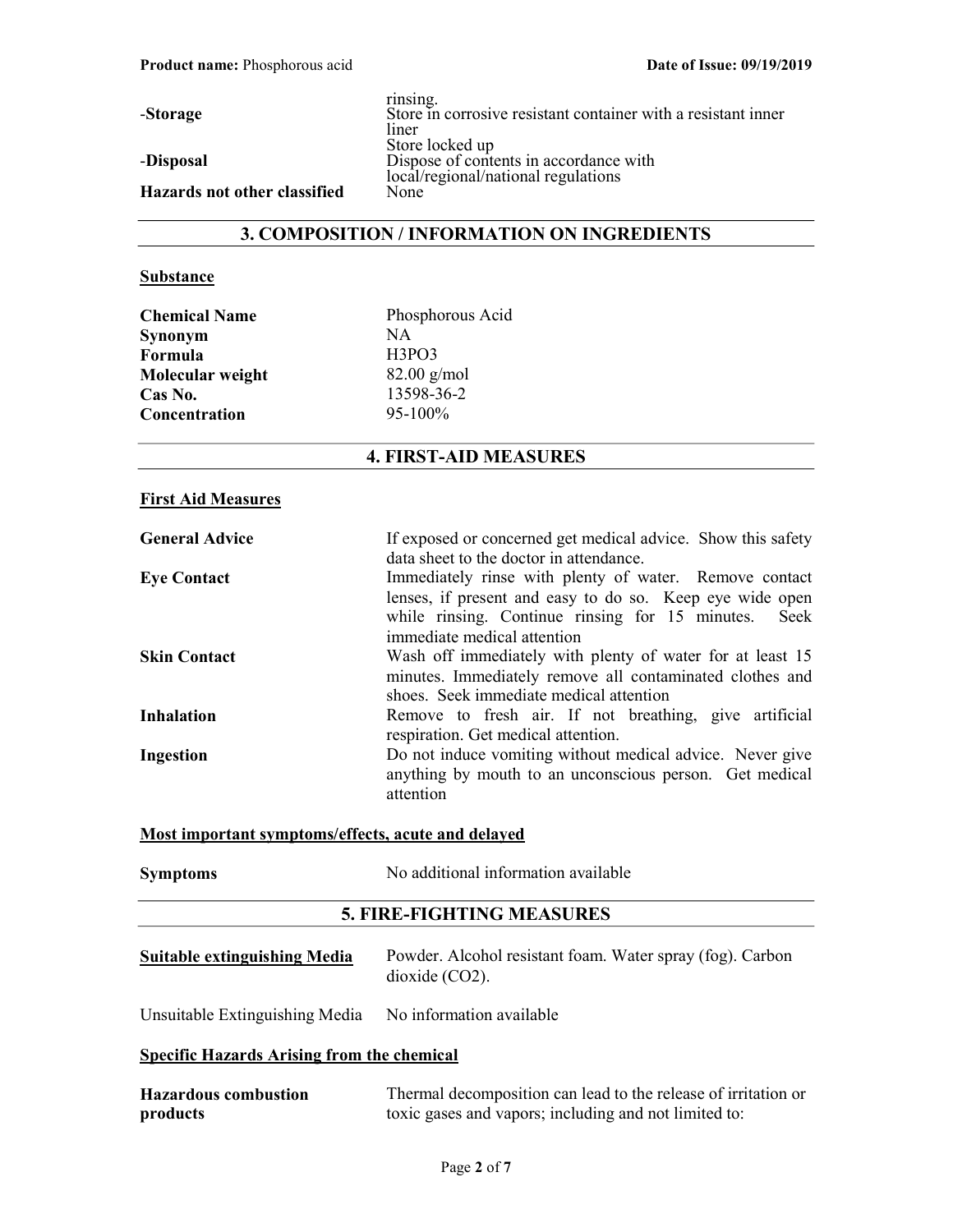## Phosphorus oxides

## Protective equipment and precautions for fire-fighters

As in any fire, wear self-contained breathing apparatus pressure-demand, MSHA/NIOSH (approved or equivalent) and full protective gear.

## 6. ACCIDENTAL RELEASE MEASURES

## Personal precautions, protective equipment, and emergency procedures

**Personal precautions** Avoid contact with eyes, skin and clothing. Do not breathe dust/fume/vapor/spray. Evacuate personnel to safe areas. Use personal protection recommended in Section 8. Ensure adequate ventilation.

## Methods and materials for containment and cleanup

| <b>Methods for clean-up</b>      |              |  |  | Corrosive solid. Collect spillage. Keep unauthorized         |  |
|----------------------------------|--------------|--|--|--------------------------------------------------------------|--|
|                                  |              |  |  | personnel away. Keep in suitable closed containers for       |  |
|                                  | disposal     |  |  |                                                              |  |
| <b>Environmental Precautions</b> | environment. |  |  | Prevent entry into waterways or sewers. Avoid release to the |  |

## 7. HANDLING AND STORAGE

## Precautions for safe handling

Handle in a well-ventilated environment. Do not breathe vapors / spray / mist / fume. Avoid contact with skin, eyes or clothing. Do not add water to this product. Wear personal protective equipment in section 8. Wash contaminated clothing before reuse. Wash thoroughly after handling. Wash before breaks and at the end of the workday. Do not eat, drink or smoke when using this product. Clean equipment and work area regularly.

## Conditions for safe storage, including any incompatibilities

Keep container tightly closed in a dry and well-ventilated place. Keep containers closed and labeled when not in use. Store locked up. Store in corrosive resistant container. Store under inert gas. Air sensitive.

## 8. EXPOSURE CONTROLS / PERSONAL PROTECTION

## Exposure Guidelines

This product does not contain any hazardous materials with occupational exposure limits established by the regional specific regulatory bodies.

## Appropriate engineering controls

Ensure adequate ventilation, especially in confined areas. Consider the potential hazards of this material, applicable exposure limits, job activities and other substances in the workplace when designing controls and selecting personal protective equipment.

## Personal Protective Equipment

| <b>Eye/face protection</b> | Tightly fitting safety goggles.                             |  |
|----------------------------|-------------------------------------------------------------|--|
| <b>Skin protection</b>     | Long sleeved protective clothing. Chemical resistant apron. |  |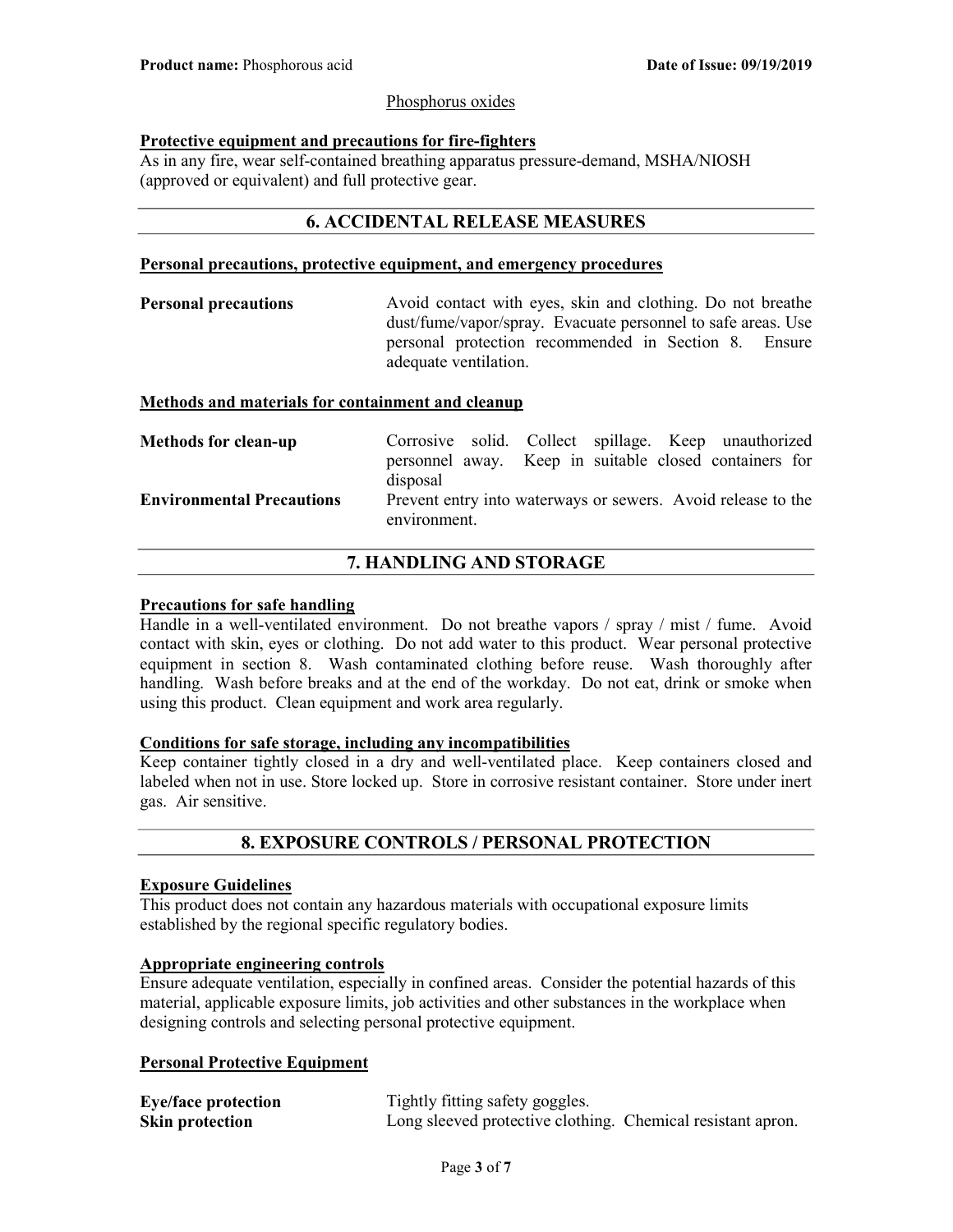|                               | Choose the appropriate protective clothing and gloves based<br>on the tasks being performed to avoid exposure to skin. Wear<br>protective gloves.                                   |  |  |
|-------------------------------|-------------------------------------------------------------------------------------------------------------------------------------------------------------------------------------|--|--|
|                               | The following materials are suitable for protective gloves                                                                                                                          |  |  |
|                               | (Permeation time $\geq$ 8 hours):                                                                                                                                                   |  |  |
|                               | Natural rubber/Natural latex - NR (0.5 mm) (use non-                                                                                                                                |  |  |
|                               | powdered and allergen free products)                                                                                                                                                |  |  |
|                               | Polychloroprene - CR (0.5 mm)                                                                                                                                                       |  |  |
|                               | Nitrile rubber/Nitrile latex - NBR (0.35 mm)                                                                                                                                        |  |  |
|                               | Butyl rubber - Butyl (0.5 mm)                                                                                                                                                       |  |  |
|                               | Fluoro carbon rubber - FKM (0.4 mm)                                                                                                                                                 |  |  |
|                               | Polyvinyl chloride - PVC (0.5 mm)                                                                                                                                                   |  |  |
| <b>Respiratory protection</b> | If exposure limits are exceeded or if irritation or other<br>symptoms are experienced use a NIOSH/MSHA approved<br>respirator                                                       |  |  |
| <b>Hygiene Measures</b>       | Handle in accordance with good industrial hygiene and safety<br>practices. Do not eat, drink or smoke when using this<br>product. Inspect personal protective equipment before use. |  |  |

| Appearance                           | White                             |
|--------------------------------------|-----------------------------------|
| <b>Physical state</b>                | Solid                             |
| Odor                                 | Odorless                          |
| Odor threshold                       | No information available          |
| pН                                   | $\leq 1$ in a 1% aqueous solution |
| Melting point / freezing point       | 73 C / 163.4 F                    |
| <b>Boiling point / Boiling range</b> | 180 C / 356 F                     |
| <b>Flash point</b>                   | No information available          |
| <b>Evaporation rate</b>              | Not applicable                    |
| <b>Flammability</b>                  | No information available          |
| <b>Flammability or explosive</b>     |                                   |
| limits                               |                                   |
| <b>Upper</b>                         | No information available          |
| Lower                                | No information available          |
| Vapor pressure                       | $\leq$ 1 hPa at 20C               |
| <b>Vapor density</b>                 | No information available          |
| <b>Specific Gravity</b>              | 1.651                             |
| Solubility in water                  | Soluble                           |
| <b>Partition coefficient</b>         | No information available          |
| <b>Auto-ignition temperature</b>     | No information available          |
| <b>Decomposition temperature</b>     | No information available          |
| <b>Viscosity</b>                     | No information available          |

## 9. PHYSICAL and CHEMICAL PROPERTIES

## 10. STABILITY AND REACTIVITY

| <b>Reactivity</b>                            | None known under normal conditions.                  |
|----------------------------------------------|------------------------------------------------------|
| <b>Chemical stability</b>                    | Stable under ordinary conditions of use and storage. |
| <b>Possibility of hazardous</b><br>reactions | None known under normal processing.                  |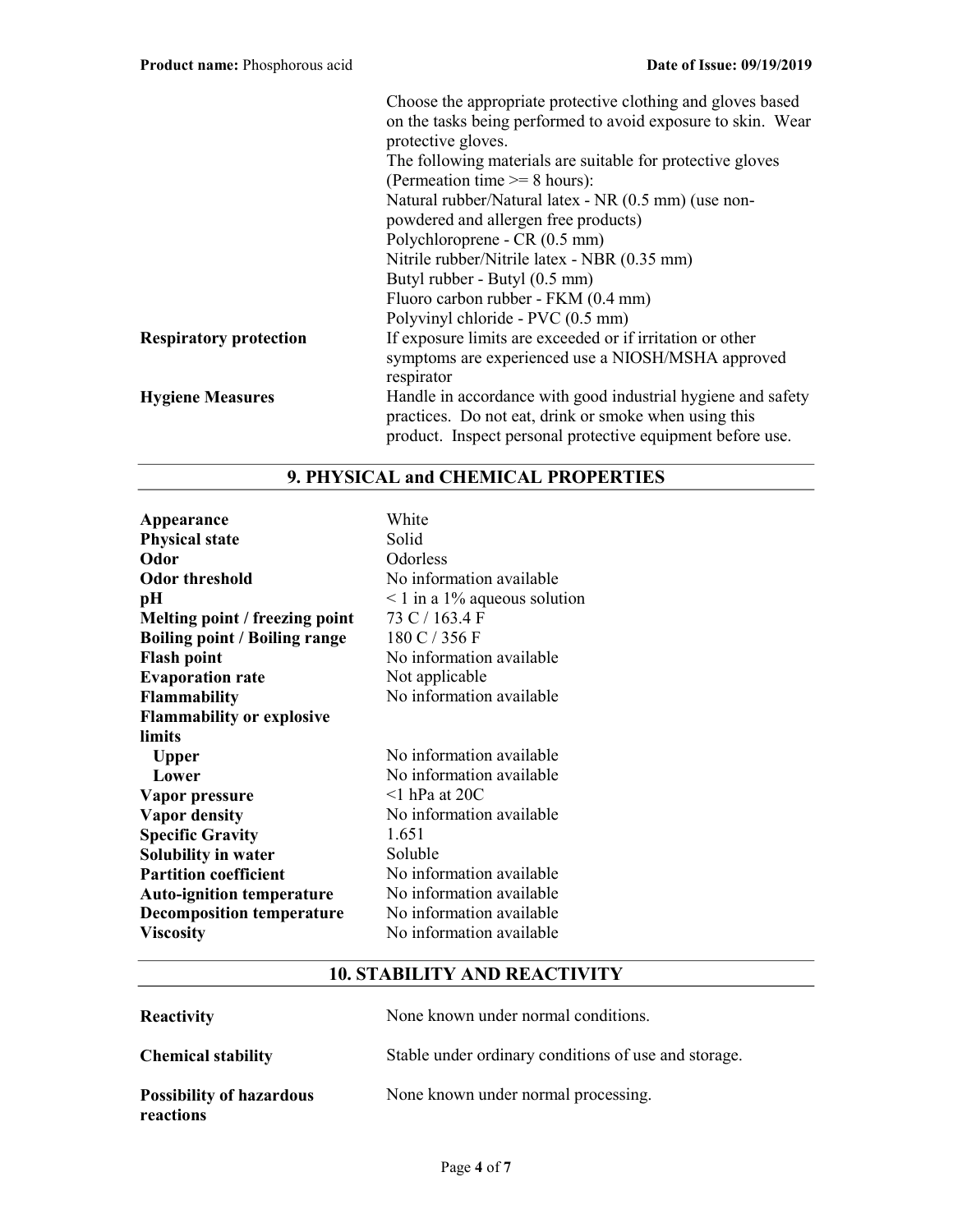| <b>Conditions to avoid</b>                 | Exposure to air or moisture over prolonged periods.                             |
|--------------------------------------------|---------------------------------------------------------------------------------|
| Incompatible materials                     | Strong bases. Oxidizing agent. Metals.                                          |
| <b>Hazardous decomposition</b><br>products | Hazardous combustion can lead to the release of irritating<br>gases and vapors. |

## 11. TOXICOLOGICAL INFORMATION

## Information on likely routes of exposure

| <b>Skin contact</b> |
|---------------------|
| <b>Eye contact</b>  |
| Inhalation          |
| <b>Ingestion</b>    |

Causes serious skin damage Causes serious eye damage Harmful if inhaled Harmful if swallowed

Symptoms related to the physical chemical and toxicological characteristics No information available

## Delayed and immediate effects and also chronic effects form short and long-term exposure

| Skin damage/irritation          | Causes severe skin burns  |
|---------------------------------|---------------------------|
| Eye damage/irritation           | Causes serious eye damage |
| <b>Sensitization</b>            | Not classified            |
| <b>Mutagenic effects</b>        | Not classified            |
| Carcinogenicity                 | Not classified            |
| <b>Reproductive toxicity</b>    | Not classified            |
| <b>STOT</b> – single exposure   | Not classified            |
| <b>STOT</b> – repeated exposure | Not classified            |
| <b>Aspiration hazard</b>        | Not classified            |

## **Acute Toxicity**

## Component information

| <b>Component</b> | <b>Cas-No</b> | <b>LD50 Oral</b> | <b>LD50 Dermal</b> | <b>LC50</b> Inhalation |
|------------------|---------------|------------------|--------------------|------------------------|
| Phosphorous acid | 3598-36-2     | 1560 mg/kg       | -                  | -                      |

## 12. ECOLOGICAL INFORMATION

Ecotoxicity Should not be released to environment

| Component                                                 | <b>Freshwater Fish</b>                      | <b>Freshwater Algae</b>                                   | <b>Water Flea</b>                         |  |
|-----------------------------------------------------------|---------------------------------------------|-----------------------------------------------------------|-------------------------------------------|--|
| Phosphorous acid<br>13598-36-2                            | LC50: $>100$ mg/L/96 h<br>(Cyprinus carpio) | EC50: 153 mg/L/72h<br>(Pseudokirchnerella<br>Subcapitata) | $EC50: >1000$ mg/l/48h<br>(Daphnia magna) |  |
| No information available<br>Persistence and degradability |                                             |                                                           |                                           |  |

| <b>Bioaccumulative potential</b> |  | No information available |
|----------------------------------|--|--------------------------|
|                                  |  |                          |

Mobility in soil No information available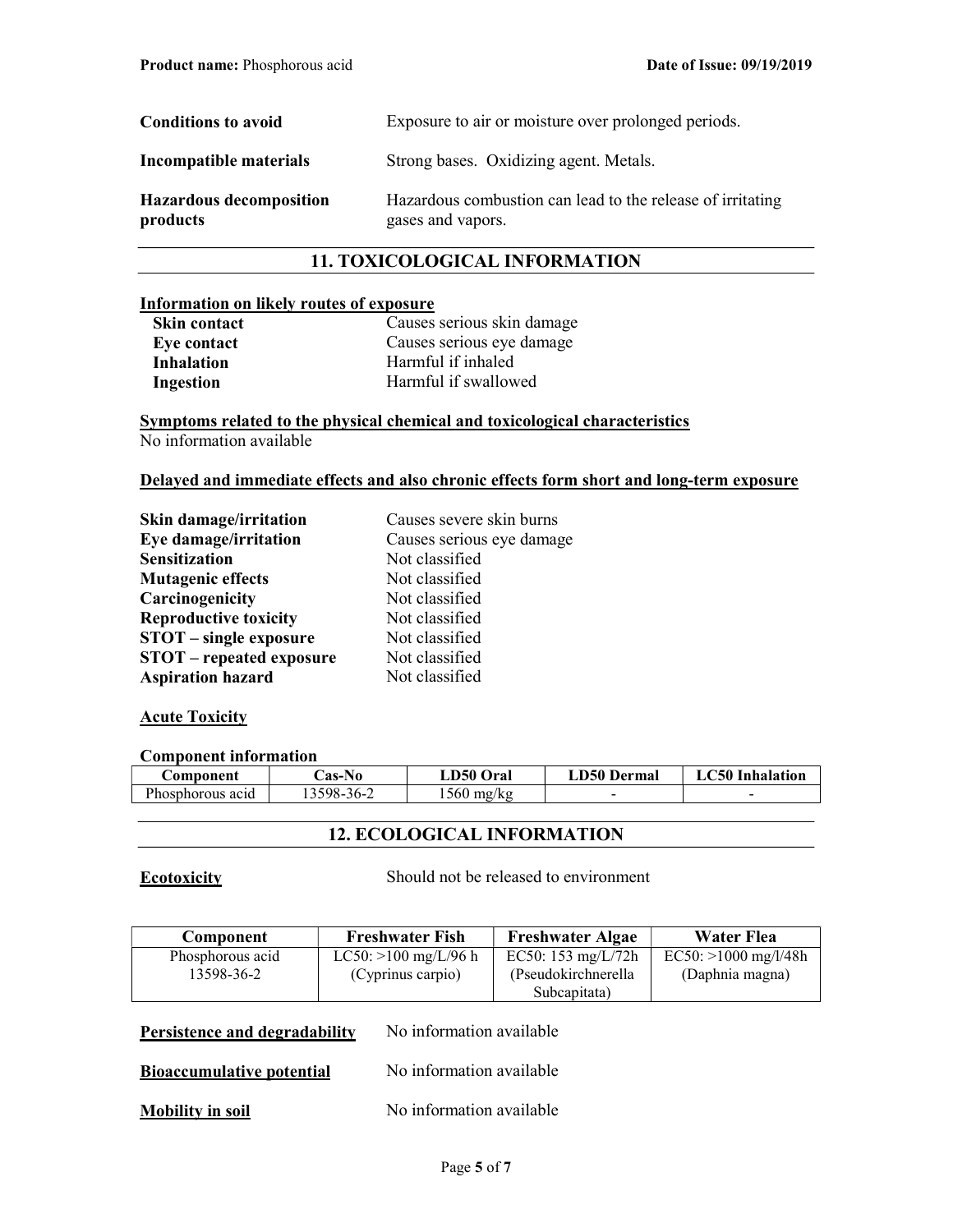Other adverse effects No information available

## 13. DISPOSAL CONSIDERATIONS

Waste Disposal Methods Processing, use, or contamination of this product may occur during product use. Accordingly, it is the responsibility of the user to determine the proper disposal methodologies. Consult the appropriate state, regional or local regulations to ensure complete and accurate classification. Dispose of contaminated packaging in accordance with local regulations.

## 14. TRANSPORT INFORMATION

| <b>DOT</b>                  | Regulated        |
|-----------------------------|------------------|
| UN-No                       | 2834             |
| <b>Proper Shipping Name</b> | Phosphorous Acid |
| <b>Hazard Class</b>         | 8                |
| <b>Packing Group</b>        | Ш                |
| <b>JATA</b>                 | Regulated        |
| UN-No                       | 2834             |
| <b>Proper Shipping Name</b> | Phosphorous Acid |
| <b>Hazard Class</b>         | 8                |
| <b>Packing Group</b>        | Ш                |
| <b>IMDG</b>                 | Regulated        |
| UN-No                       | 2834             |
| <b>Proper Shipping Name</b> | Phosphorous Acid |
| <b>Hazard Class</b>         | 8                |
| <b>Packing Group</b>        |                  |

## 15. REGULATORY INFORMATION

## International Inventories

| TSC.<br>UA.<br>ᆂᇦ | .<br>sicu |
|-------------------|-----------|
| <b>DSL</b>        | -15 w     |

## US Federal Regulations

TSCA section 12(b) Export Notification Not regulated

## SARA 313

Section 313 of Title III of the Superfund Amendments and Reauthorization Act of 1986 (SARA). Not applicable

## SARA 311/312 Hazard Categorization

| Acute health hazard   | Yes      |
|-----------------------|----------|
| Chronic Health Hazard | Yes      |
| Fire hazard           | No       |
| Pressure              | $\rm No$ |